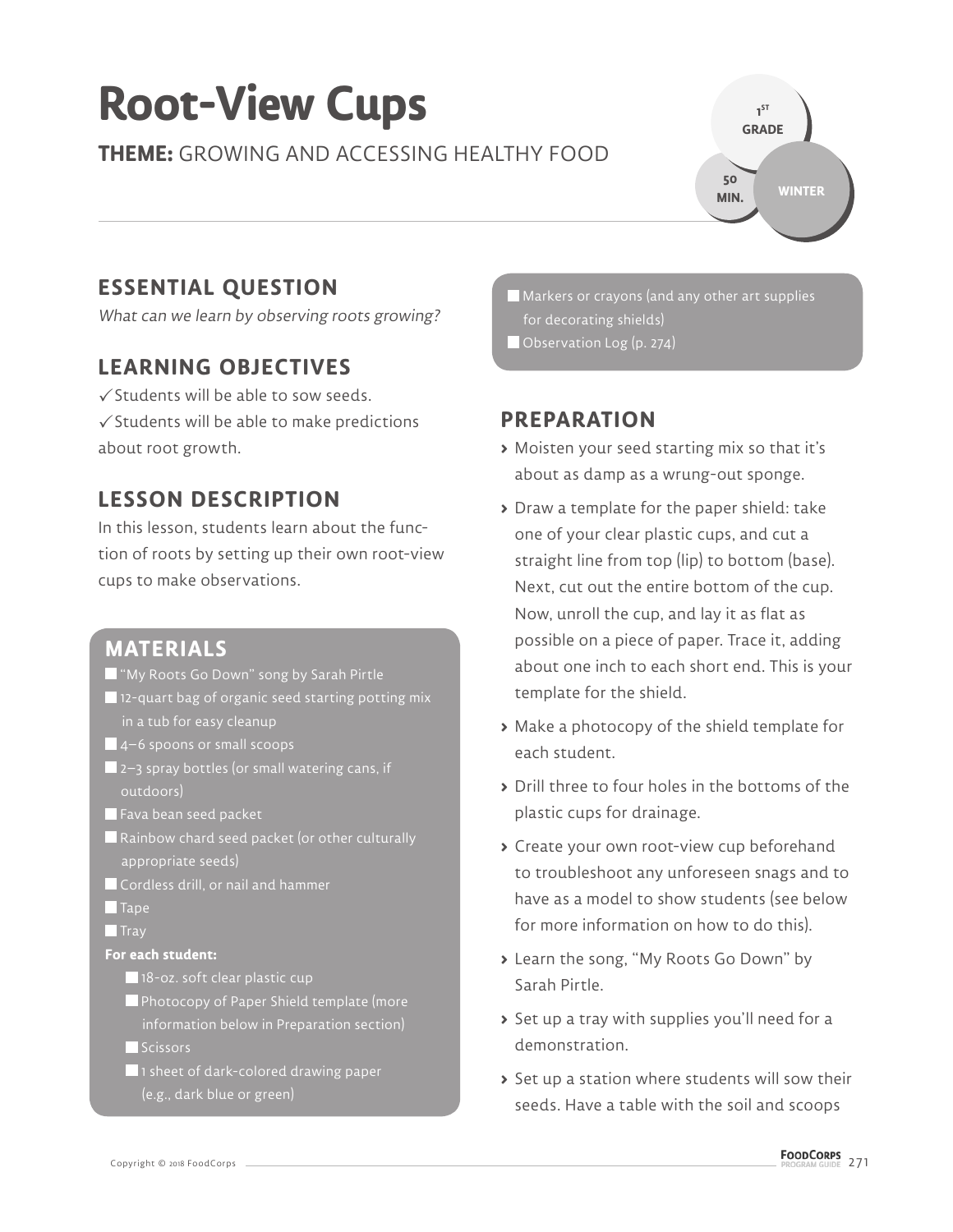on one end, then the seeds in the middle, and the spray bottles of water at the other end.

#### **ACTION STEPS**

**1. Engage:** Gather in a circle and ask students, Do you know the super important part of the plant that stays hidden and works in secret to help the plant? Once students guess that you're talking about roots, explain, Today, we're going to make special cups that are going to let us peek at this part of the plant we usually don't get to see!  $(5 \text{ min.})$ 

**2. Singing:** Have students stand. Teach them the song, "My Roots Go Down," using hand gestures for showing roots growing down. Teach them a few verses, then take suggestions from students for new verses and movements. Alternatively, to get out some wiggles before making root-view cups, have students role-play a seed sprouting roots. Ask students if they remember what the job of roots is. Discuss how the roots hold the plant in place and gather nutrients and water from the soil. **(5 min.)** 

**3. Model:** Have your tray of supplies on hand, and walk through how to make a root-view cup. Fill your clear cup with soil, showing students the holes and asking why you made them. Take a couple seeds and place them up against the side of the cup, explaining that putting them there will let us see the roots grow. Show students your completed model cup and ask, If I want my seeds to sprout and roots to grow, what do I need to do? Discuss watering and keeping cups in a dark, warm place. Explain that you'll use paper as a shield or curtain that will cover the cup and let the roots grow hidden in the dark. **(5 min.)**

**4. Decorating Paper Shields:** With students back at their desks, provide art supplies for decorating paper shields. You can give students the option of drawing what they think the roots or plants will look like once they grow. You might also want to display the names of the plants for students to practice writing. **(5 min.)**

**5. Sowing Seeds:** As students are decorating their paper shields, call four to six students up at a time to set up their cups with you. Have students show you their pointer fingers and point to their first knuckle and then their second knuckle on that finger. Explain that if they choose to plant the smaller chard seed, they'll push their seed in just as deep as their first knuckle. If they choose the bean seed, they'll push it in a little deeper, to their second knuckle. Take the cups outside, and guide students in watering so that cups are not over saturated. **(15 min.)**

**6. Finishing Root-View Cups:** Once all students have set up their cups, have them clean up their spaces. Pass out tape. To build anticipation, have a countdown as a whole class before you tape the shield closed. Say, We're going to count down from five, and when we get to one we're going to hide away our seeds so they can do their work in secret. Ready? Five, four, three, two, one! **(5 min.)**

**7. Tasting:** To have students make the connection between the roots they're observing and edible roots, pass a sample of one or two root vegetables for them to taste, such as sliced carrots, radishes, or cooked beets. **(5 min.)**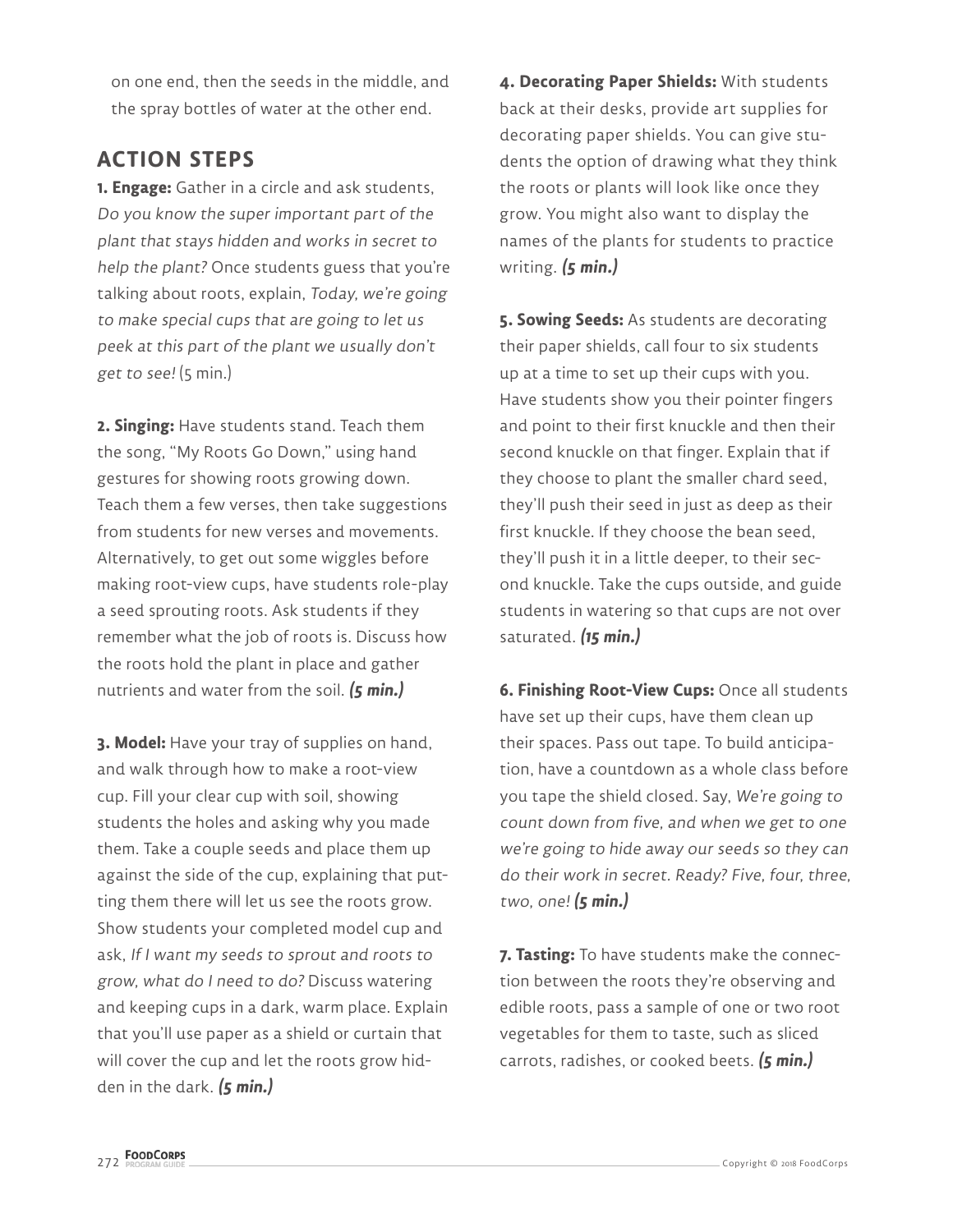#### **REFLECTION**

Have students discuss the following questions in small groups, then share with the class: **(5 min.)**

- In how many days do you predict we'll see roots growing?
- What do you predict the bean roots will look like? What do you predict the rainbow chard seeds will look like?
- How often should you water your cup? Record predictions and post near the rootview cups to reference as the roots grow.
- What are the steps we took to make our root-view cups?

#### **ADAPTATIONS**

**Follow-up:** Have students set up a log where they'll record observations with pictures of the progress of their plants' growth.

#### **ACADEMIC CONNECTIONS**

Next Generation Science Standards, Life Science Disciplinary Core Idea **NGSS 1.LS1.A** Structure and Function – All organisms have external parts . . . Plants also have different parts (roots, stems, leaves, flowers, fruits) that help them survive and grow.





Copyright © 2018 FoodCorps **Communication** Control Control of the Control Control Control Control Control Control Control Control Control Control Control Control Control Control Control Control Control Control Control Cont